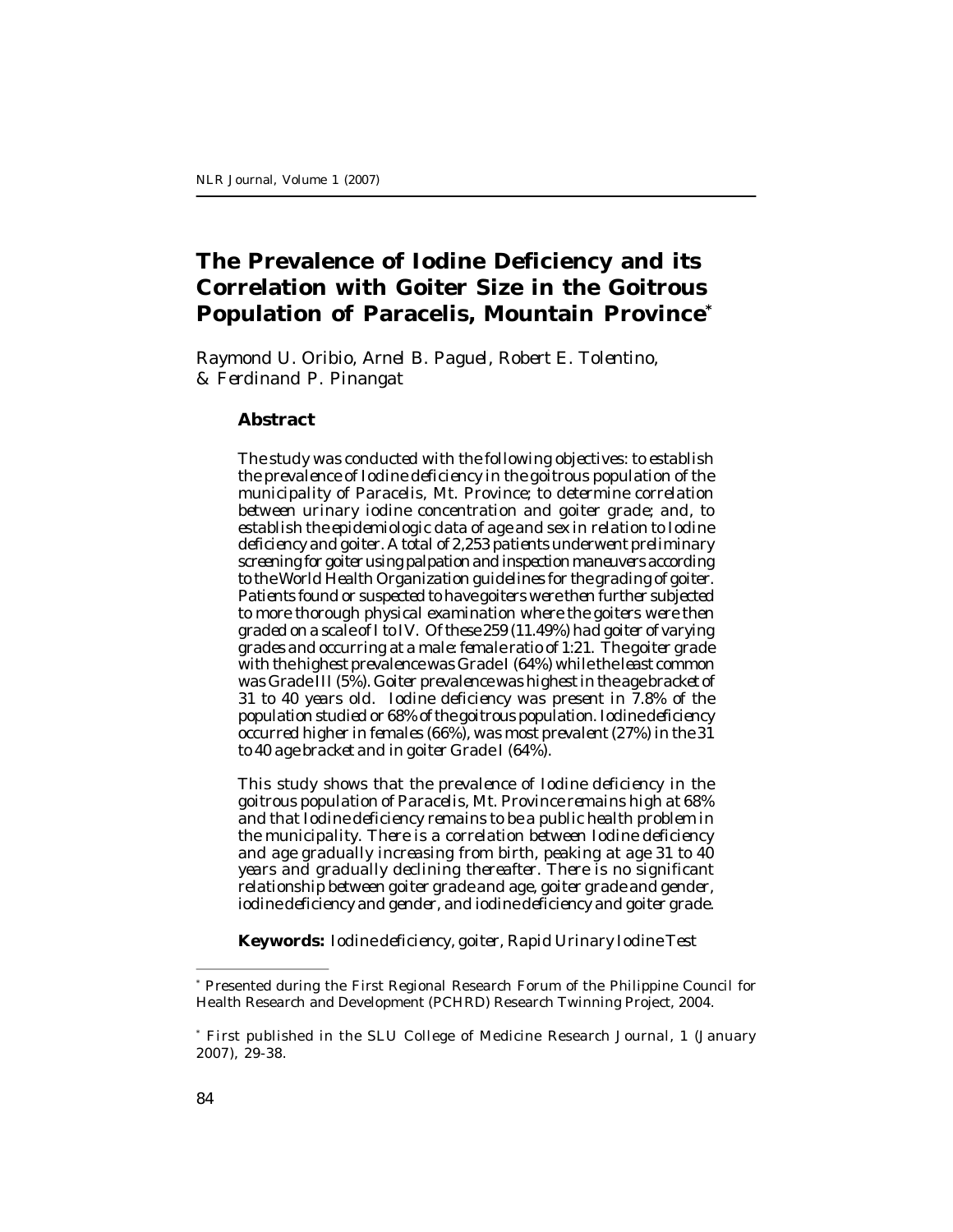### **INTRODUCTION**

Inical practice of Medicine has exposed us to the reality that goiter does exist in a great percentage of the Cordillera people.<br>It has also made us aware that government agencies are doing their best in dealing with the p Inical practice of Medicine has exposed us to the reality that goiter does exist in a great percentage of the Cordillera people. It has also made us aware that government agencies are doing Iodized salt and Iodine capsules are being distributed to the affected population without the benefit of determining urinary Iodine concentration for the main reason that Iodine deficiency is said to be the major etiology of goiters in the mountain region. However, it is not to be ignored that hyperthyroidism may also be goitrous. The use of large amounts of Iodine in hyperthyroid patients initially block thyroid hormone synthesis, but after two weeks of exposure, this same Iodine is then used up by the thyroid to manufacture more thyroid hormones rendering the patient more hyperthyroid.<sup>1</sup> In this case, the Iodine will do more harm than good. Thus, we need to know how much of the goitrous population is indeed iodine deficient.

The grading of goiter as proposed by the World Health Organization is used to determine the size of a goiter based on inspection and palpation findings.<sup>2</sup> There is a need to know if there is any correlation between goiter size and the degree of iodine lack among those found to be iodine deficient. This could guide government health workers in determining the target population for Iodine supplementation in the community.

Thyroid gland inspection and palpation are parts of routine physical examination which could detect the presence of any abnormality in the thyroid gland. These findings can then be used to classify the patients according to a grading system based on palpation and inspection findings and as prescribed by the World Health Organization (WHO).<sup>2</sup>

The incidence of Iodine deficiency in the mountain regions is perceived to be high. An incidence that has led the clinical practitioner and the layman as well to perceive every case of thyroid gland enlargement as equivalent to Iodine deficiency with subsequent administration of high doses of Iodine. This measure is indeed beneficial for those having iodine deficiency. However, it must be stressed that not all goiters are iodine deficiency related. There are other conditions such as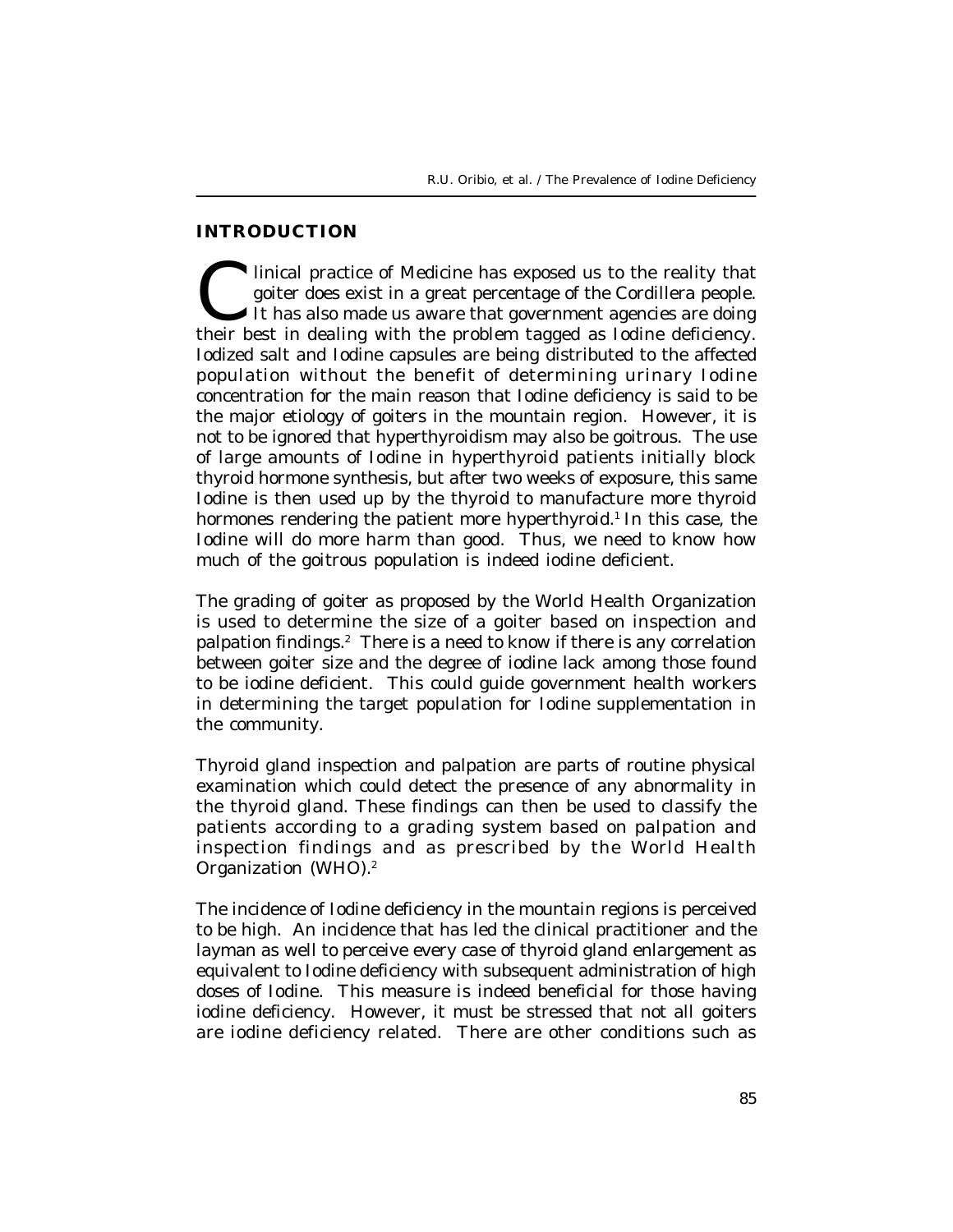Grave's disease, thyroiditis, hyperthyroidism, simple goiter which present as goiters but which are not iodine-related. The administration of Iodine in these cases may, at the very least, be of no help and at the worst, would contribute further to thyrotoxicosis.<sup>1</sup> Chronic use of high doses of Iodine in endemic goiter may result in thyrotoxicosis and in hyperthyroid cases, the use results in an escape from the initial blocking effect of Iodine (Wolf-Chaikoff effect) eventually giving in to the escape from the Wolff-Chaikoff effect and to the Jodbasedow phenomenon where the administered iodine will then be used up to form more thyroid hormones thereby rendering the patient more thyrotoxic.<sup>1</sup> This was described by Madeiros -Neto in an observation where there was a noted increase in the incidence of thyrotoxicosis after institution of iodized salt in Europe and South America and introduction of Iodized bread in Holland and Tasmania.<sup>3</sup> Therefore, distribution of products such as salt, iodine capsules and the like should be qualified and limited only to those proven to be having iodine deficiency.

The Cordillera Region has been a known endemic area for Iodine deficiency disorders with a goiter prevalence as high as 93%.<sup>4</sup> To address this, the government has initiated programs such as iodinization of salt as well as educational campaigns aiming at educating the general public about the importance of iodine in the diet. With these programs in operation, did the incidence or prevalence of iodine-deficiency disorders change in this region? Are we still dealing with the same statistics as a decade ago?

The current prevalence of iodine deficiency in the goitrous population must therefore be established in this region to serve as a basis for the improvement of the implementation of government policies addressing the issue of Iodine deficiency. Furthermore, the study aims to determine correlation between the urinary iodine concentration and goiter grade and to establish the epidemiologic data of age and sex in relation to iodine deficiency and goiter.

### **MATERIALS AND METHODS**

This is a descriptive study performed during a medical mission of the Medical Outreach Missions Foundation, Inc. (MOMFI) in Paracelis, Mountain Province on April 21 to 26, 2003.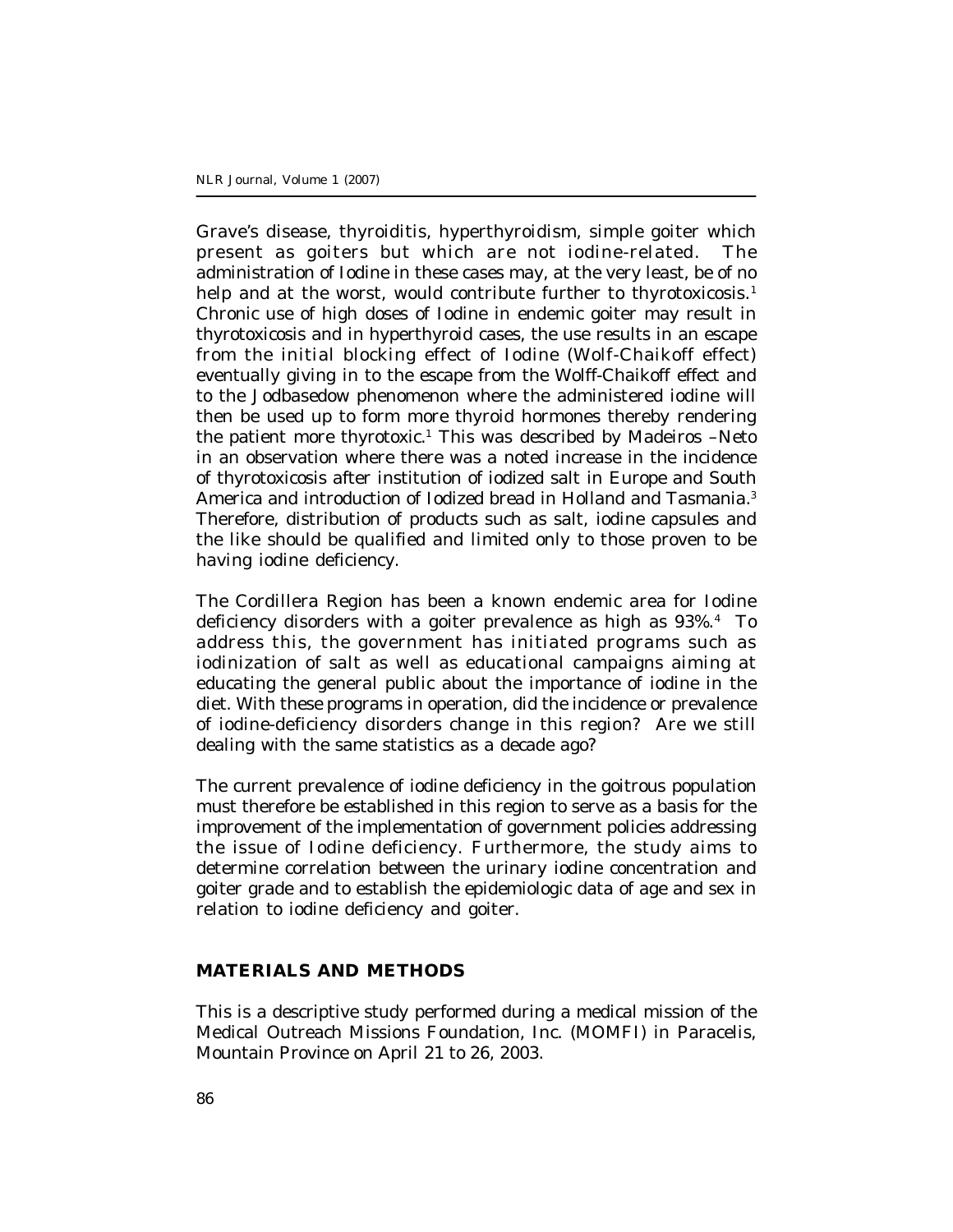Paracelis is the easternmost and largest municipality of the Mountain Province consisting of 11 barangays. Five of these barangays were visited by the mission group. Based on the census in the year 2000, the municipality has a population of 18,985 residents.<sup>5</sup>

During the medical mission, all patients underwent preliminary screening for goiter using palpation and inspection maneuvers by the concurrence of two examiners and were classified according to WHO guidelines for the grading of goiters. Those patients without goiters proceeded with their medical examinations. Patients found or suspected to have goiters were then further subjected to more thorough physical examination where the goiters were then graded based on the WHO recommendation which is as follows<sup>2</sup>:

|  | Grade $0 = no$ goiter                                       |
|--|-------------------------------------------------------------|
|  | Grade $I =$ goiter determined by palpation                  |
|  | Grade $II =$ goiter noted with the neck hyperextended       |
|  | Grade $III =$ goiter noted with the neck in normal anatomic |
|  | position                                                    |
|  | Grade $IV =$ goiter noted even from a distance              |

Goiters suspected to be Grade I were then measured for the length and width of each lobe in centimeters and those found to have dimensions more than the normal dimension of 4cm x 2cm x 2cm but did not satisfy the criteria for Grades II to IV were classified as Grade I. Patients who indeed had goiters were asked to submit at least 1 milliliter of urine specimen for Urinary Iodine determination.

Urine samples were tested for urinary iodide concentration using the Rapid Urinary Iodide Test (by Merck), a semi-quantitative determination, which relies on an iodide catalyzed oxidation reaction between tetramethylbenzidine and peracetic acid. The reaction causes the sample solution to change color to green, greenish-blue or blue when the urinary iodide reaches at least 10ug/ml (100ug/L).<sup>6</sup> The sample solution is them compared to a color scale that would classify urine reactions to less than 10ug/100ml (100ug/l), more than 10ug/ 100ml(100ug/L) up to 30ug/100ml (300ug/L) and more than 30ug/ 100ml(300ug/L). The results were then categorized according to the epidemiological criteria for assessing iodine nutrition based on urinary iodine concentrations as defined by the WHO, the UNICEF and the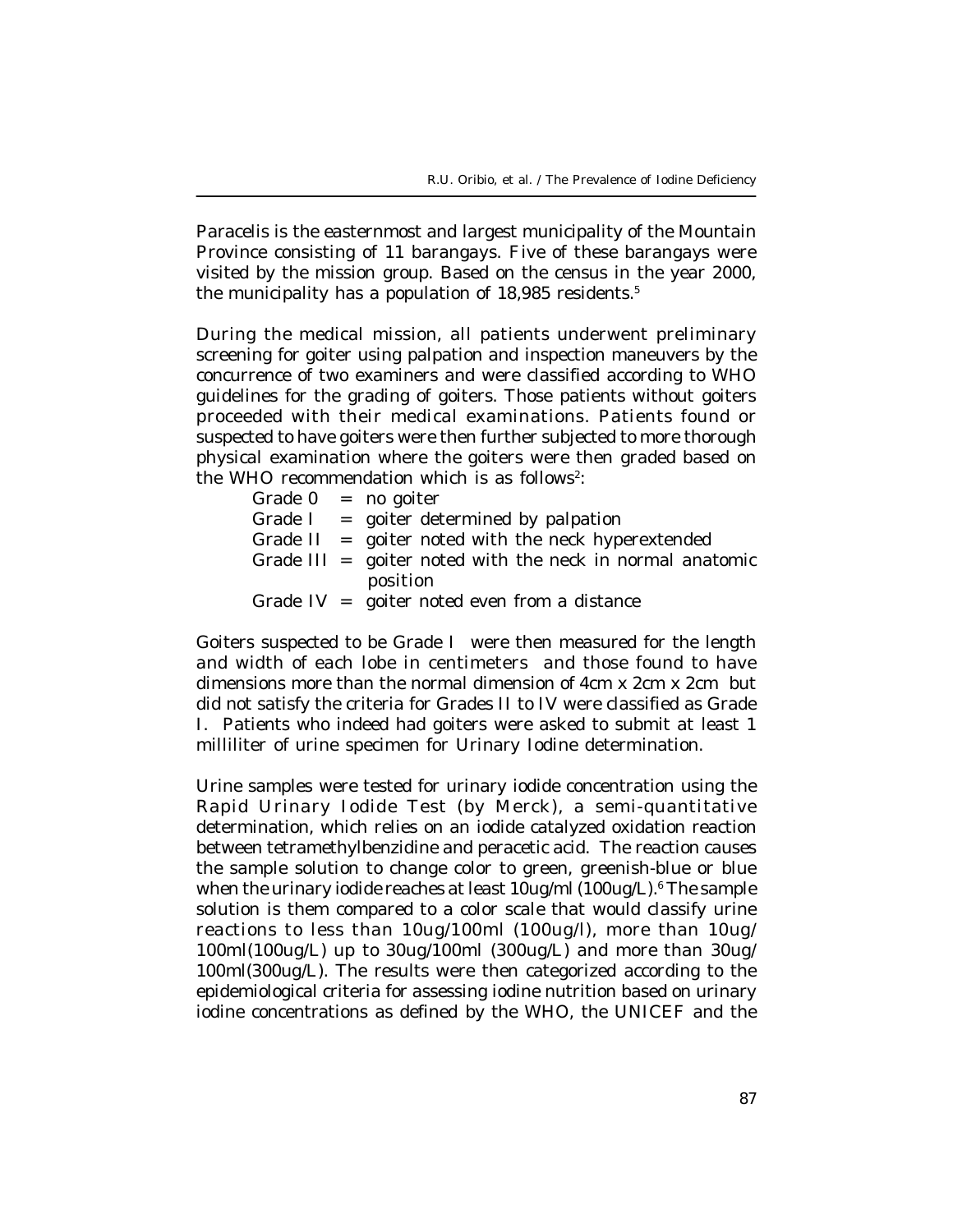International Council for Control of Iodine Deficiency Disorders (ICCIDD) which is as follows<sup>7</sup> :

Less than 10ug/100ml (100ug/L) - Iodine deficiency 10 to 29.9ug/100ml (100-300ug/L) - Optimal Iodine nutrition More than 30ug/100ml (300ug/L) - Excessive Iodine nutrition

Iodine deficiency, in this study, is thus defined as a urine iodine concentration less than 10ug/dl or 100ug/L.

Patients were then classified according to age and sex in relation to goiter grade and urinary iodine levels. The relationships of these variables were then determined using the Chi Square test.

#### **RESULTS**

A total of 2,253 patients were seen during the mission (Fig I). Of this, 259 (11%) were noted to have goiters of varying grades and this was the population studied. Demographic characteristics revealed a female predominance at 95% and a male to female ratio of 1:21. Iodine deficiency was noted in 68% of the goitrous population. With regards to iodine deficiency and gender, the males showed a 42% prevalence rate while the females registered 70% prevalence. Iodine deficiency was noted to increase with age from birth and peaking at the age range of 31 to 40 years old and then gradually declining from thereon (Fig VII).

Grade I goiter was the most prevalent in both sexes followed by Grades II, IV and III, respectively (Fig VIII). In all age groups, the most prevalent goiter grade was grade I followed by grade II. The prevalence of all grades of goiter showed a progressive increase from birth and again peaked at 31 to 40 year age range and then declining thereafter (Fig IX).

The relationships of iodine deficiency and age, iodine deficiency and gender, goiter grade and age, goiter grade and gender and iodine deficiency and goiter grade were all tested using the Chi Square and revealed that only Iodine deficiency and age showed a significant relationship (p value =.022). All the other relationships showed nonsignificant correlations.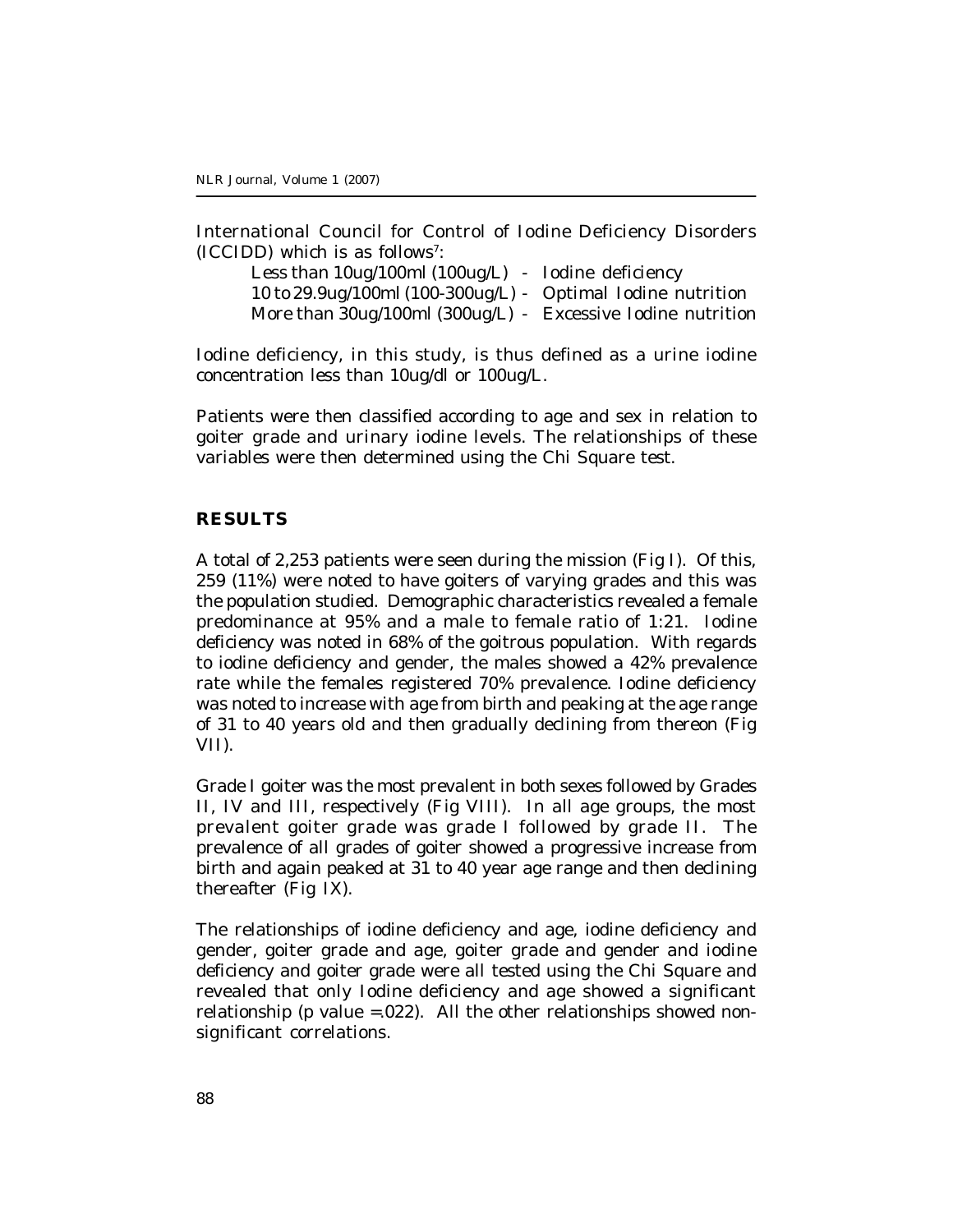### **DISCUSSION**

In 2003, WHO stated that Iodine deficiency is the world's most prevalent, yet easily preventable cause of brain damage.<sup>8</sup> It affects almost all continents and in the Southeast Asian and Eastern Mediterranean regions, 172 million people are affected by goiter and another 600 million are at risk of developing iodine deficiency disorders (IDD)<sup>8</sup>. In these regions, only Thailand and Bhutan have virtually eliminated the problem. The primary method employed was salt iodinization. From the WHO report of 2003, Bhutan showed the highest percentage of households using iodized salt at 95%, followed by Thailand at 79%, while the Philippines was at the lower end of the spectrum registering only 24%<sup>4</sup> utilization and ahead only of the Maldives at 8%.

Philippine statistics show a curious increase in goiter prevalence from 3.5% in 1987 to 6.7% in 1993.<sup>4</sup> Furthermore, the Food and Nutrition Research Institute (FNRI) national survey in the year 2000 showed a national median urinary iodine excretion rate of 71ug/L which places the Filipino population within the mild iodine deficiency category<sup>4</sup>. From the same report, it is said that Iodine Deficiency, encompassing mild, moderate and severe degrees, clearly outweigh normal iodine excretion in school aged children at a combined prevalence of 65% and 35%, respectively. Gatbonton in 2002 reported that endemic goiters were highest in the Mountain Province at 93% followed by Bukidnon at 71% and Oriental Mindoro at 56%. It is this compelling reason why the study group decided to join the medical mission in Paracelis, Mt. Province.

The Philippine government recognizes this public health problem and has in fact laws and programs geared towards the correction of the problem like the Republic Act 8172 of 1995, otherwise known as the "Asin Law" and the "Patak sa Asin Campaign" launched by the Department of Health in October 2002. In spite of these, although 87% of Filipinos are aware of the importance of Iodized salt, only 24% use it regularly.<sup>4</sup>

Goiter is one of the manifestations of thyroid disorders and may be a result of various causes like autoimmune as in Grave's disease; inflammatory like thyroiditis; Iodine deficiency as well as excess; thyroid malignancies and other endocrine disorders that may affect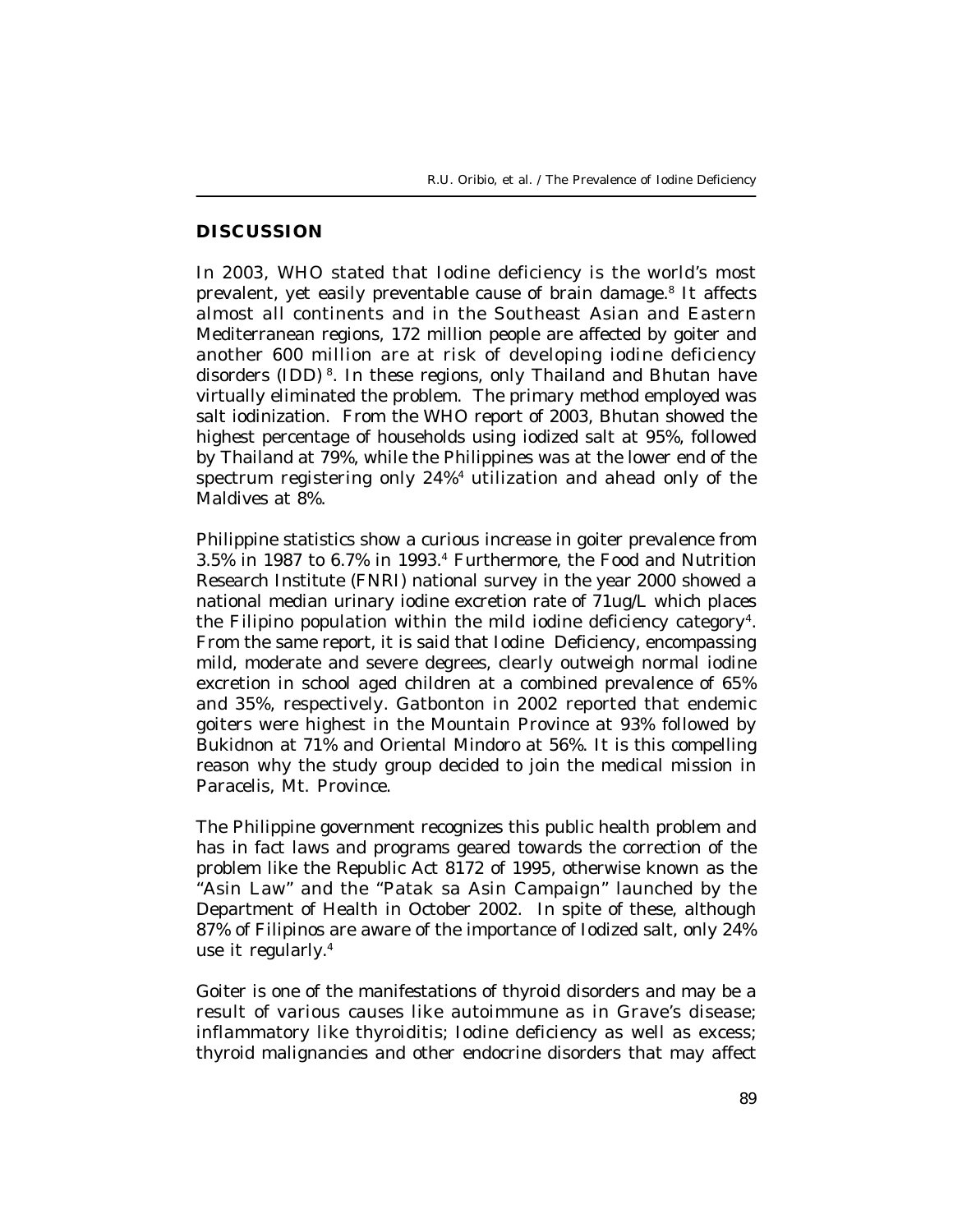thyroid function or anatomy as in acromegaly.<sup>1</sup> Iodine deficiency, as a cause of goiter, is the main concern of this study.

Iodine is the raw material which the thyroid gland processes through enzymatic reactions to produce the thyroid hormones triiodothyronine (T3) and thyroxine  $(T4)$ .<sup>1</sup> This process is further regulated by higher centers, the hypothalamus and the pituitary gland which secrete Thyrotropin Releasing Hormone (TRH) and Thyroid Stimulating Hormone (TSH) which directly influence thyroid gland activity. The thyroid hormones, on the other hand, modulate these higher centers via positive or negative feedback depending on the ambient thyroid hormone status to produce an increase or a decrease in the activity of the control axis. In Iodine deficiency states, there is a relative or absolute decrease in the levels of the thyroid hormones as a result of the lack of the raw material. This exerts a positive feedback on the hypothalamus and pituitary with a resultant increase in the levels of TRH and TSH in the hope of increasing thyroid hormone levels.<sup>1</sup> TSH is one of the growth factors for the thyroid gland. So that, in iodine deficiency, the increase in TSH would result in the development of goiter.

Using epidemiologic criteria for IDD to be classified as a public health problem, there must be more than 5% goiter prevalence and at least 50% prevalence of urine iodine excretion less than 100ug/L in the whole population.<sup>8</sup> Our study showed a goiter prevalence of 11.49% and 68% prevalence of urinary iodine excretion below 100ug/L which therefore indicates that iodine deficiency is a public health problem of the locality studied that must be addressed.

Our study showed a progressive increase in the prevalence of iodine deficiency from birth and peaking at 31 to 40 years old and then gradually declining thereafter. This observation showed a p value of 0.022 which is significant and indicative of an association between age and iodine deficiency. This observation may be explained by the fact that the Recommended Daily Allowance (RDA) for Iodine increases with age and peaking at 150ug/day in adulthood. Such requirements are further increased in conditions of pregnancy and lactation to 200 and 250ug/day, respectively.<sup>7</sup> The increasing requirement of iodine in adulthood plus the significant events of pregnancy and lactation during the reproductive age, in the setting of a persistently deficient supply of iodine may explain the observed peaking of the prevalence of iodine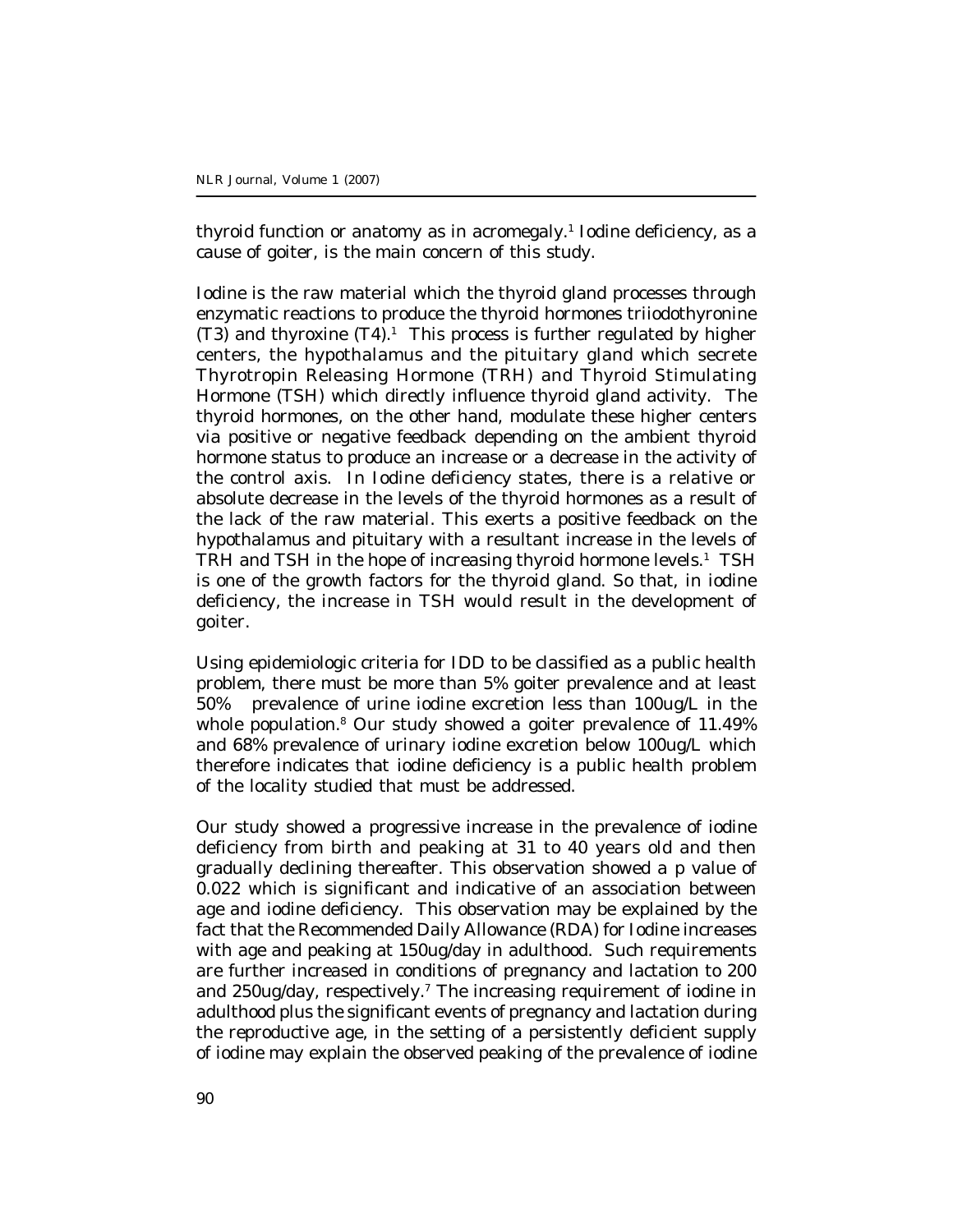deficiency in middle age. The observed decline after middle age may be due to the generalized slowing of metabolism of aging which would require a relatively lower amount of iodine.

The study also showed a trend of increasing goiter prevalence with age with peak prevalence at 31 to 40 years old and then gradually declining thereafter. Vitti et al, in 1998 showed that the highest prevalence of goiter occurred between 36-55 years of age<sup>9</sup>, a finding that seemed to be echoed by our findings. However, this observation yielded a p value of 0.135 which was a non-significant correlation between goiter grade and age. Vitti explained their findings of an increasing prevalence of goiter in older individuals to be the consequence of a more severe iodine deficiency in the past and a longstanding exposure to it compared to the younger age groups.

Correlating iodine deficiency and goiter, it is said that exposure to more severe iodine deficiency would lead to higher prevalence of goiter. Our study showed that iodine deficiency was indeed more prevalent (68%) in the goitrous population. This observation, however, was nonsignificant (p value= 0.270).

When gender is taken into account, females are more commonly affected by thyroid disorders. This gender difference is explained by the fact that estrogens appear to increase TSH response to TRH by increasing the number of TRH receptors in the pituitary thyrotropes which in turn lead to an increased thyroid gland activity and thus, iodine requirement.<sup>1</sup> However, our study failed to show any correlation between these two factors.

IDD not only results to goiter but may affect different ages in different forms ranging from abortion, stillbirths and cretinism in the fetus to goiter, hypothyroidism, endemic mental retardation and decreased fertility in the adult.<sup>9</sup> These disorders potentially affect the individual mental and physical capabilities. And when seen in the large portion of a community or a nation, the problems are magnified with repercussions on the community or national functioning and productivity.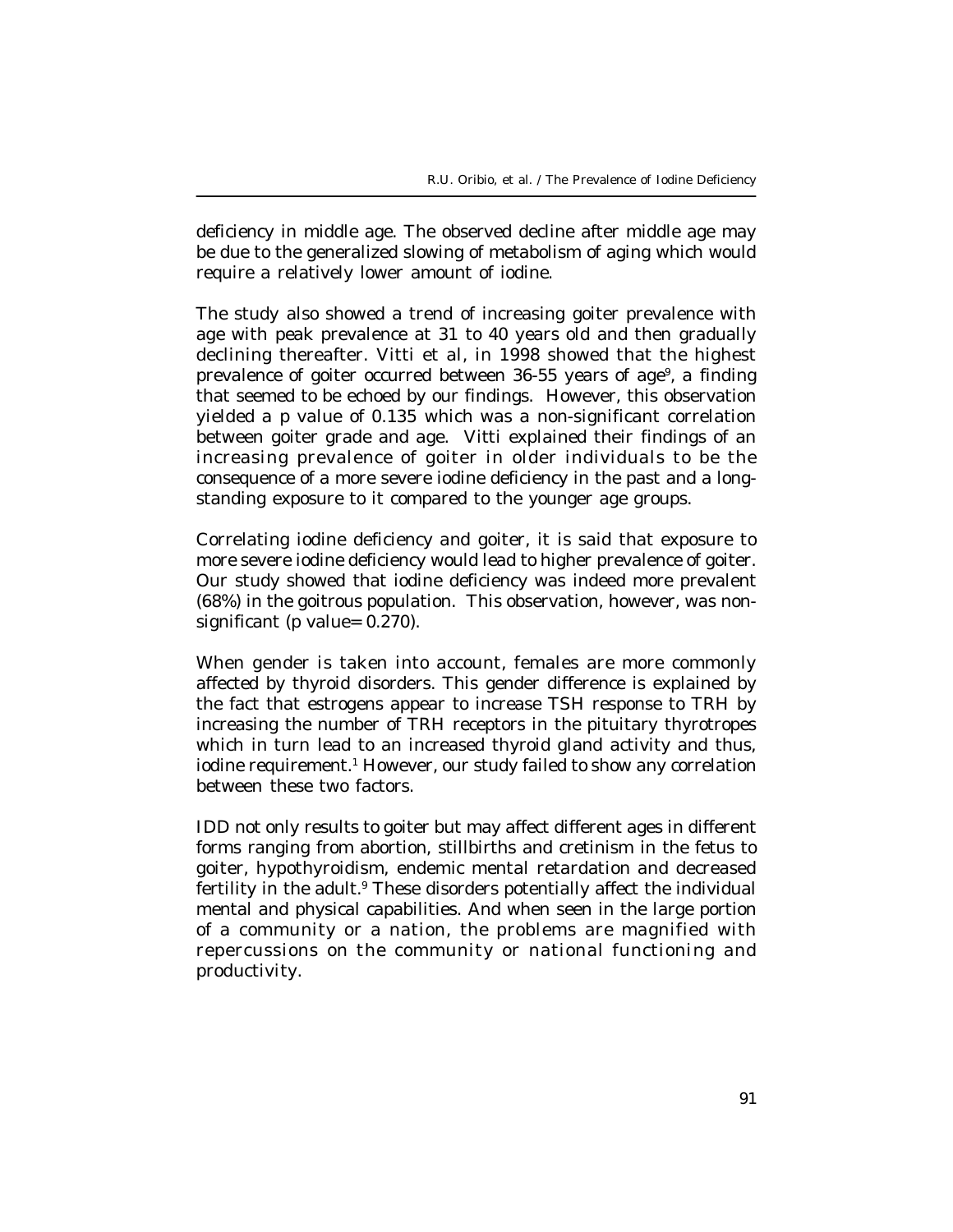### **CONCLUSIONS**

Based on the findings of the study, we therefore conclude that the prevalence of Iodine Deficiency in the goitrous population of Paracelis, Mt. Province remains high at 68% and that Iodine deficiency remains to be a public health problem in the municipality studied. There is a correlation between Iodine deficiency and age gradually increasing from birth, peaking at age 31 to 40 years and gradually declining thereafter. There is no significant relationship between goiter grade and age, goiter grade and gender, iodine deficiency and gender and iodine deficiency and goiter grade.

#### **RECOMMENDATIONS**

The authors recommend the following:

- 1. That there should be an intensification of the Iodine Supplementation programs of the government and the education of the public on the use of Iodized salt especially in identified Iodine deficient areas of the country like the Cordillera region.
- 2. That Supplementation programs should target all age groups most especially the middle aged group.
- 3. That IDD must be viewed not just as another health issue but as a social issue and its control promoted a social obligation with the participation of various sectors including the community.
- 4. That there should be a strong commitment at the political level and from salt producers to correct this social issue.
- 5. That further studies must be carried out to establish the current prevalence of iodine deficiency in identified areas of iodine deficiency and to compare such with previous data in order to evaluate the implementation of supplementation programs currently in operation.
- 6. That further studies be carried out to determine the incidence of thyroid disorders associated with iodine deficiency like thyroid malignancy, autoimmunity and hyperthyroidism.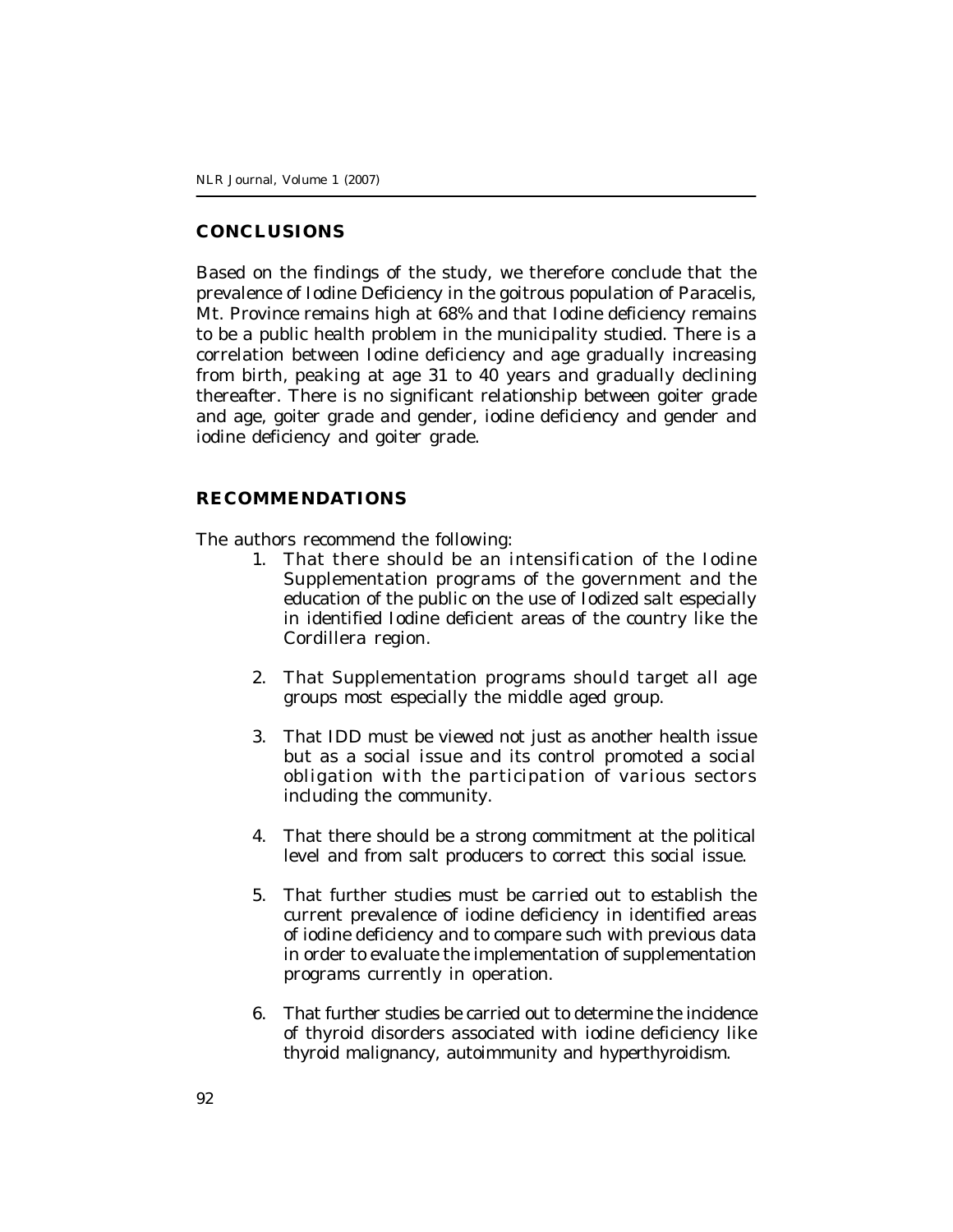### **ACKNOWLEDGEMENTS**

The authors would like to acknowledge the help and contribution of the following people or parties in the completion of this study: the Philippine Council for Health Research and Development (PCHRD), the Far Eastern University-Saint Louis University Research Twinning Project, the Medical Outreach Missions Foundation Inc. (MOMFI), Merck Inc. Philippines, Dean Elizabeth Fe-Dacanay, Dr. John Anthony Domantay, Dr. Sonny Matias E. Habacon, Dr. Remedios T. Habacon, and most especially to the people of Paracelis, Mt. Province.

### **REFERENCES**

- 1. Larsen PR, Davies TF, Hay IA: The Thyroid Gland. *Williams Textbook of Endocrinology*, edited by Wilson JD, Foster DW, Kronenberg HM, Larsen PR.United States of America, WB Saunders, 1998, p 389-515.
- 2. Vanderpump MPJ: Epidemiology of goiter and hypothyroidism. *The Thyroid and Environment*, edited by Wiersinga FP, Peter F, Hostalek U. Germany,Schattauer, 2000, P 5.
- 3. Madeiros-Neto: Iodide Deficiency Disorders. *Endocrinology*, 200, 1:821-833
- 4. Gatbonton PB: Iodine Deficiency: Cure it with a grain of salt. *PSEM Endocrine Update*, 5:3, 2002
- 5. Chungalan D: Mountain Province at a Glance. Mountain Province Special Supplement, *Zig-Zag Weekly*, April 7, 2002.
- 6. Karmarkar MG et al: Principle and Procedure for Iodine Estimation: A laboratory manual. Indian Council of Medical research, New Delhi, 23, 1986.
- 7. Delange F: Iodine Deficiency in Europe Anno 2002. *Thyroid International* 5, 2002.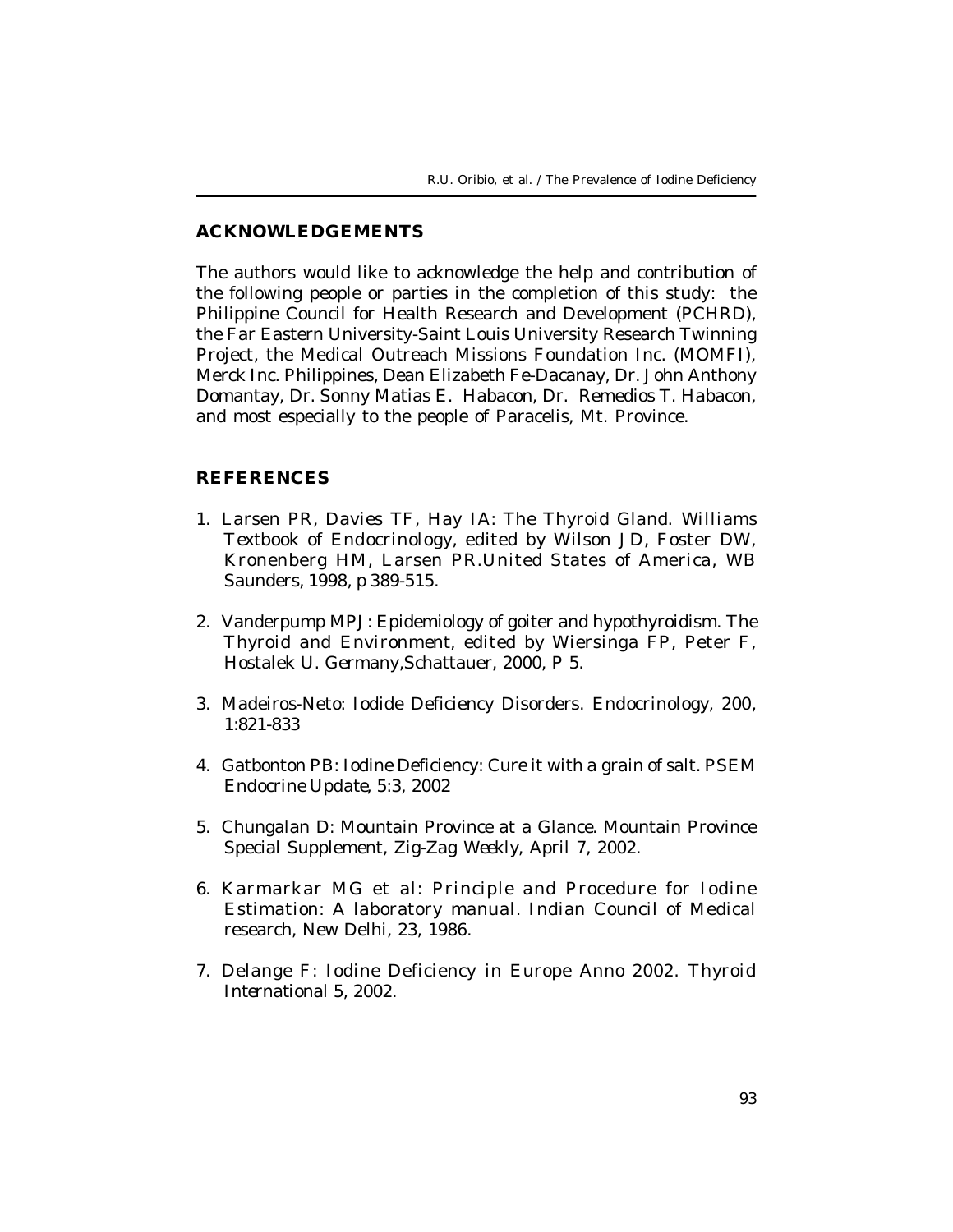- 8. World Health Organization: Promotion of Sustainable Iodine Deficiency Disorders Control Programmes in WHO South-East Asia and Eastern Mediterranean Regions, A report of a Bi-Regional Consultation, Chiang Mai, Thailand, 2003.
- 9. Vitti P, Lombardi FA, Antonangeli L, Rago T, Martino E, Pinchera A: Epidemiology of Thyroid Diseases in Iodine Deficiency. *The Thyroid and Environment,* edited by Peter F, Wiersinga W, Hostalek U. Germany, Schattauer 2000, P 213 -223.

## s s s s s

### **THE AUTHORS**

RAYMOND U. ORIBIO, MD, FPCP: Internist-Adult Endocrinologist; Chairman, Department of Pharmacology, SLU College of Medicine.

ARNEL B. PAGUEL, MD, DPPS: Pediatrician; Chairman, Department of Physiology, SLU College of Medicine.

ROBERT E. TOLENTINO, MD: Internist; Section Head, Department of Pharmacology, SLU College of Medicine; Director, SLU MOMFI.

FERDINAND P. PINANGAT, MD: Pediatric Resident-in-Training, Department of Pediatrics, SLU Hospital of the Sacred Heart.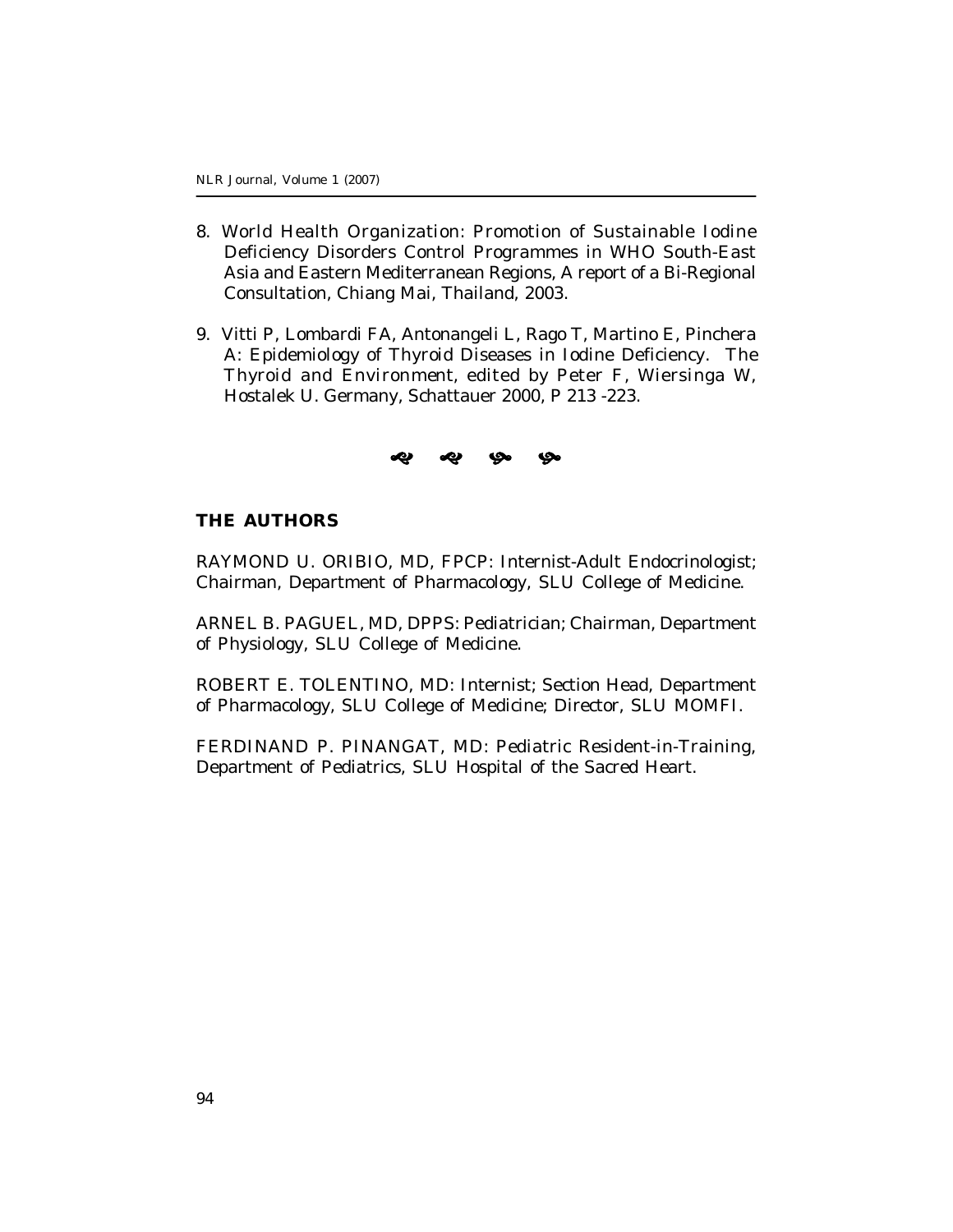## **APPENDICES**

## **Table I. Patient Characteristics**

|              | <b>Sex</b> |        |       |  |
|--------------|------------|--------|-------|--|
| Age(yrs.)    | Male       | Female | Total |  |
| 0 to 10      |            |        |       |  |
| 11 to 20     | 2          | 24     | 26    |  |
| 21 to 30     |            | 49     | 53    |  |
| 31 to 40     |            | 70     | 71    |  |
| 41 to 50     |            | 53     | 53    |  |
| 51 to 60     |            | 22     | 23    |  |
| 61 to 70     | 3          | 17     | 20    |  |
| 71 to 80     |            | 11     | 12    |  |
| More than 80 |            |        |       |  |
| TOTAL        | 12         | 247    | 259   |  |

## **Table II. Distribution of the Grades of Goiter**

| Goiter Grade | Number |  |
|--------------|--------|--|
|              | 167    |  |
|              | 53     |  |
| Ш            |        |  |
|              | 25     |  |
| <b>Total</b> | 259    |  |

**Table III. Goiter grade and Gender distribution** *(p value = 0.567)*

|              | Sex            | Total |     |
|--------------|----------------|-------|-----|
| Goiter Grade | Male<br>Female |       |     |
|              |                | 159   | 167 |
|              |                | 52    | 53  |
| Ш            |                | 12    | 14  |
| IV           |                | 24    | 25  |
| <b>Total</b> |                | 247   | 259 |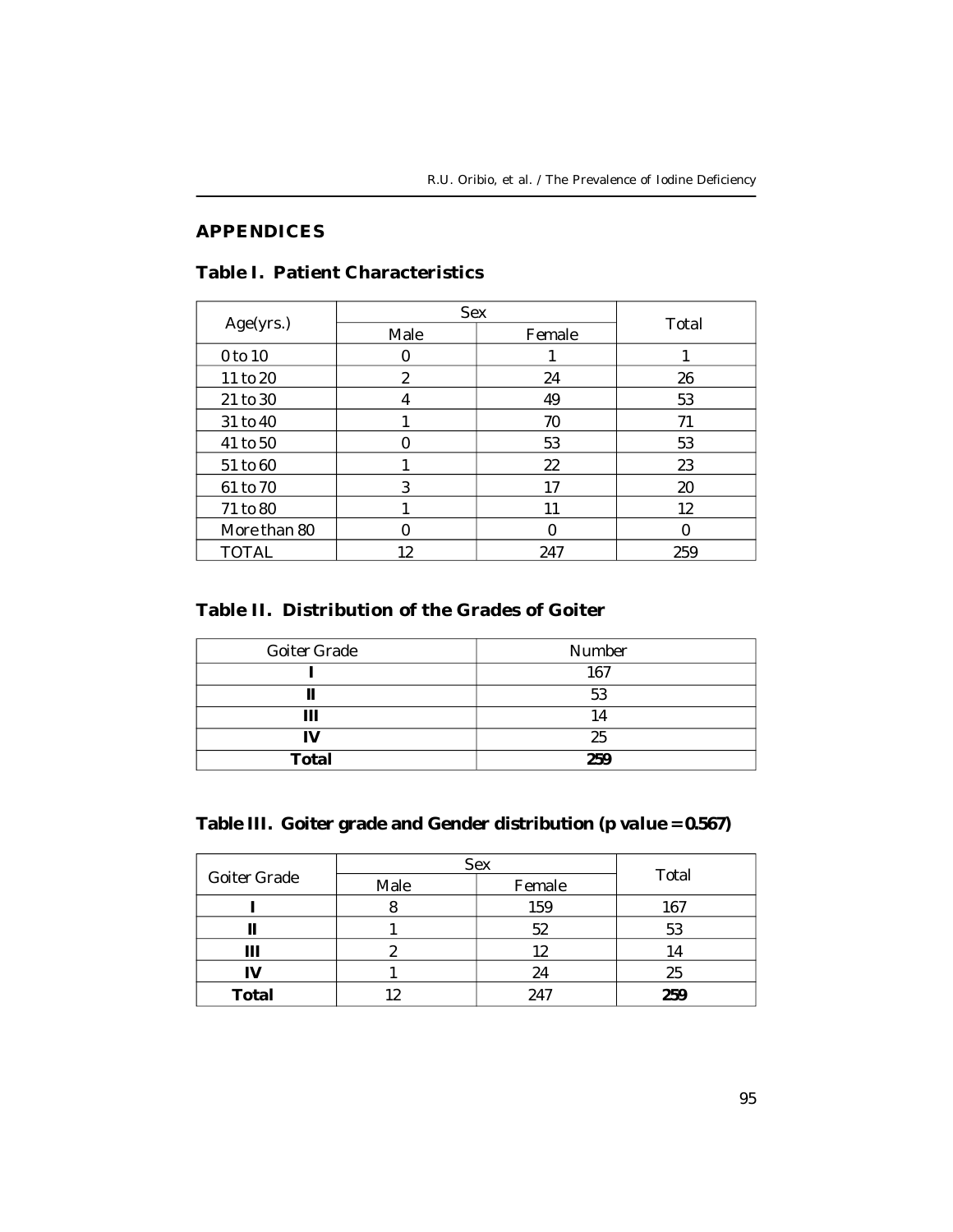| Goiter       |          | Age (yrs) |         |           |           |       |       |       |     |       |
|--------------|----------|-----------|---------|-----------|-----------|-------|-------|-------|-----|-------|
| Grade        | $0 - 10$ | 11-20     | $21-30$ | $31 - 40$ | $41 - 50$ | 51-60 | 61-70 | 71-80 | >80 | Total |
|              |          | 23        | 41      | 47        | 28        | 12    | 9     | 6     | 0   | 167   |
| Ш            |          | 2         | 8       | 11        | 16        |       | 6     | 3     | 0   | 53    |
| Ш            |          |           |         | 2         | 5         |       | 3     |       |     | 14    |
| IV           |          |           | 3       |           | 4         | 3     | 2     | 2     | 0   | 25    |
| <b>Total</b> |          | 26        | 53      | 71        | 53        | 23    | 20    | 12    | 0   | 259   |

|  |  |  |  | Table IV. Goiter grade and Age distribution (p value=0.135) |
|--|--|--|--|-------------------------------------------------------------|
|--|--|--|--|-------------------------------------------------------------|

### **Table IV. Iodine deficiency and Gender distribution** *(p value= 0.086)*

| Urine Iodine                | <b>Sex</b>     | Total |     |
|-----------------------------|----------------|-------|-----|
| Concentration<br>(ug/100ml) | Male<br>Female |       |     |
| $<$ 10                      |                | 172   | 177 |
| $>10$                       |                | 75    | 82  |
| Total                       |                | 74.   | 259 |

### **Table V. Iodine deficiency and Goiter grade distribution** *(p value = 0.270)*

| Goiter GradeUrine | Iodine Concentration (ug/100 ml) | Total |     |
|-------------------|----------------------------------|-------|-----|
|                   | >10<br>~10                       |       |     |
|                   | 109                              | 58    | 167 |
|                   |                                  |       | 53  |
| Ш                 |                                  |       | 14  |
| IV                |                                  |       | 25  |
| Total             |                                  |       | 259 |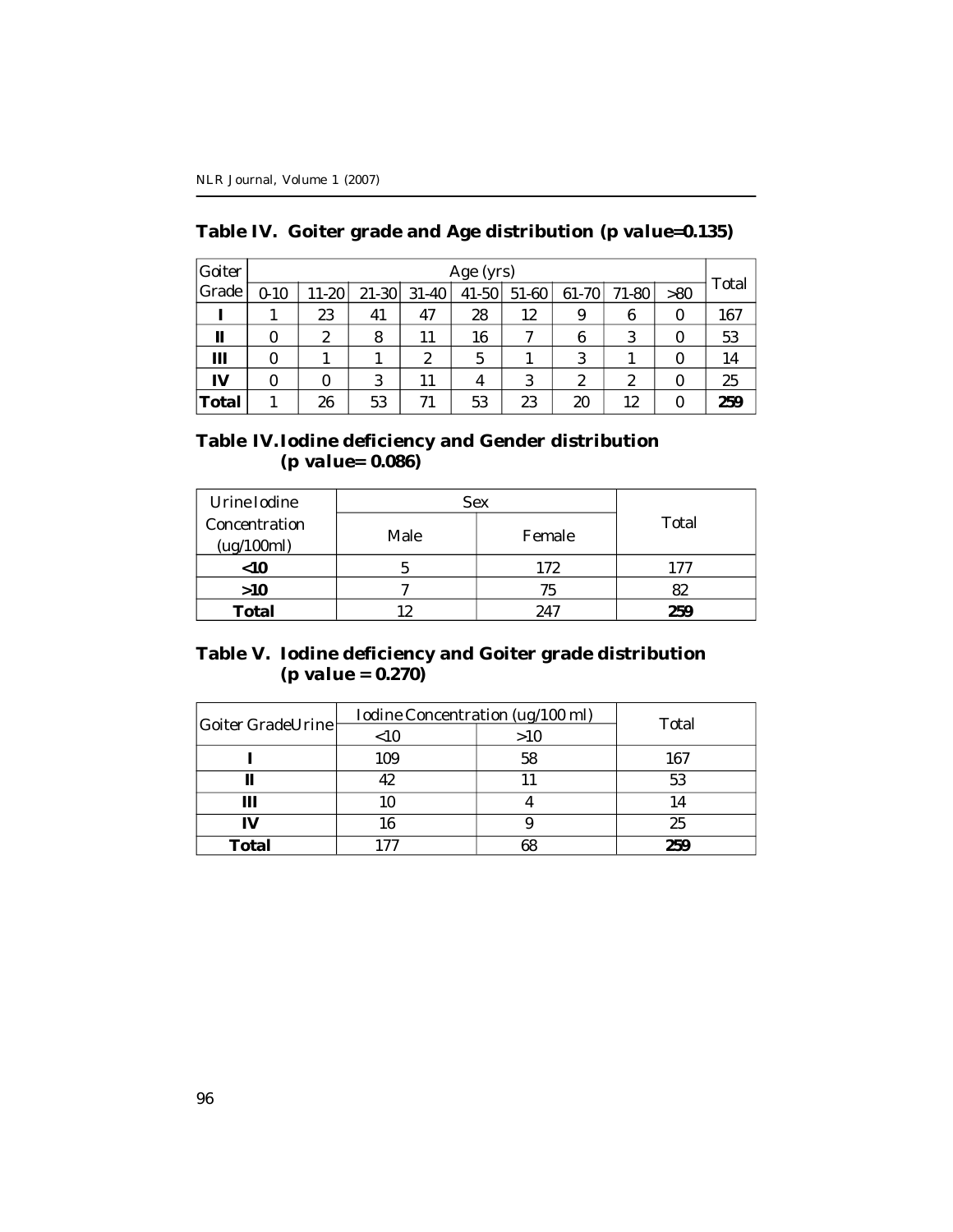| Urine jodine  |          |           |           |           |       |         |          |       |       |
|---------------|----------|-----------|-----------|-----------|-------|---------|----------|-------|-------|
| Concentration |          | Age       |           |           |       |         |          |       | (yrs) |
| (ug/100ml)    |          |           |           |           |       |         |          |       |       |
|               | $0 - 10$ | $11 - 20$ | $21 - 30$ | $31 - 40$ | 41-50 | $51-60$ | $ 61-70$ | 71-80 | Total |
| $<$ 10        |          | 13        | 32        | 49        | 36    | 18      | 18       | 10    | 177   |
| 10-30         | 0        | 13        | 21        | 22        | 17    | 5       | 2        | 2     | 82    |
| Total         |          | 26        | 53        | 71        | 53    | 23      | 20       | 12    | 259   |

**Figure I. Distribution of Goiter in the population examined**





**Figure II. Sex Distribution of the Goitrous Population**



**247, 95%**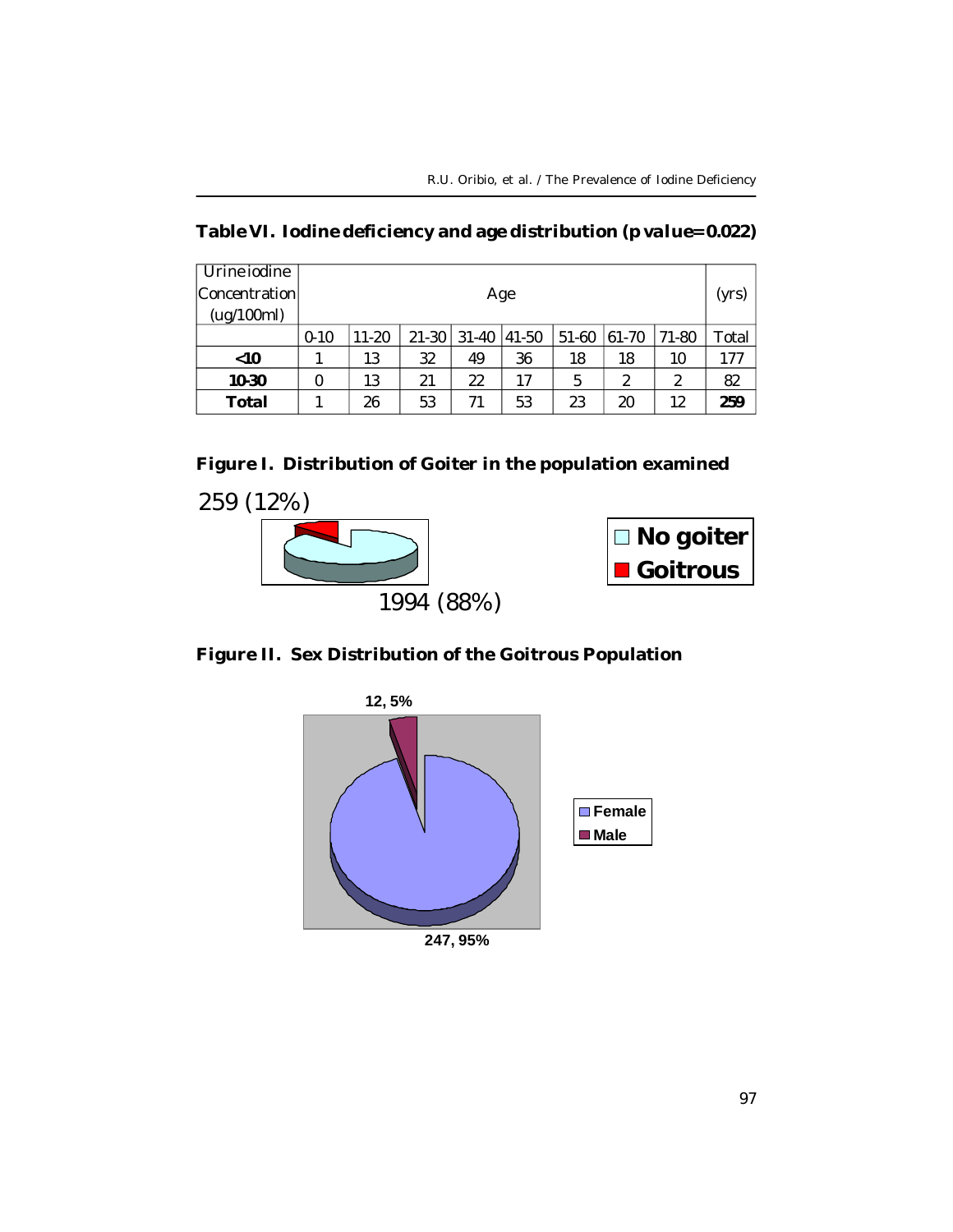## **Figure III. Prevalence of Iodine Deficiency**



**Figure IV. Urinary Iodine in Males**



## **Figure V. Urinary Iodine in Females**